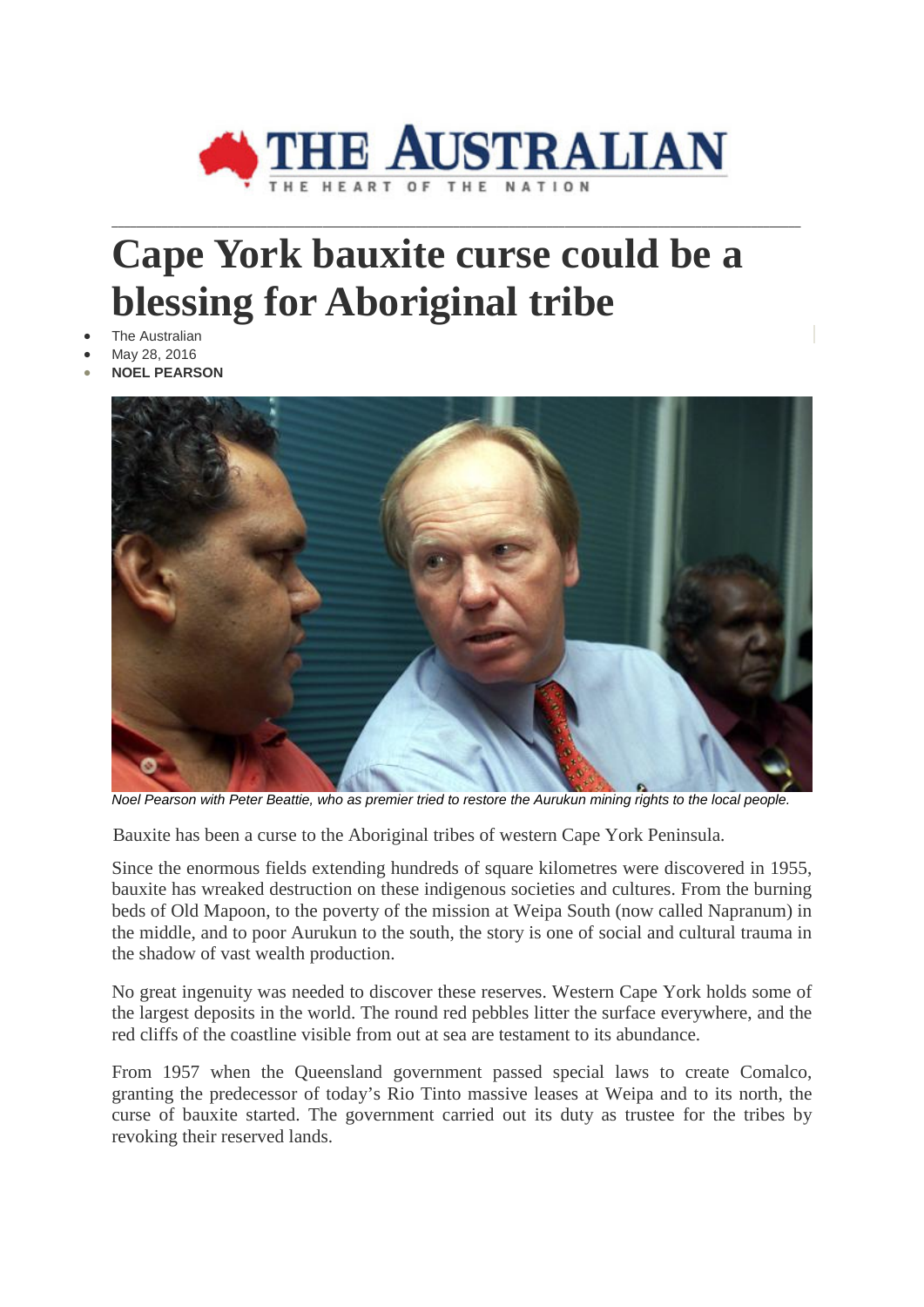For its first 50 years this curse played out to the detriment of these missions. Though traditional owners of these lands, the tribes sank into that familiar life story of indigenous people living in the shadow of mining towns. Weipa, the refinery town of Gladstone and the state of Queensland took the upside of economic development, and the tribes took the downside.

In the past two decades measures were taken to address some of this parlous history. The Uniting Church and the Queensland government acknowledged their culpability in the closure of Old Mapoon, and apologised to the tribes. In 2001 a landmark agreement was signed between the tribes and Rio Tinto that finally allowed some measure of economic participation in the vast wealth generated in this region.

But the scorecard still tells us that bauxite has been a curse to these tribes and their communities.

This week the Queensland government closed Aurukun school because of concerns for the safety of teachers caused by a campaign of delinquency waged by a group of youth. These teachers are among the most heroic workers in Queensland. The events of the past two weeks are but the latest manifestation of longstanding problems of lawlessness, recurring family disputation and wayward youth coming in and out of juvenile detention in Townsville and prison at Lotus Glen near Mareeba. These cycles of chaos and violence are punctuated by short periods of peace before the next load of bootleg alcohol enters the nominally alcoholfree community, or the provocateurs return from detention. The binge drinking and screaming, the loud stereos and fighting start again.

What teachers witness and what they see in the faces and eyes of their students is harrowing. They carry an emotional load no public servants are called on to carry on behalf of the children whom they have come to Aurukun to serve.

If there is leadership, it has been unable yet to quell this storm. Not for many years now. Like many such places, the old cultural and moral structures have fractured and nothing new has replaced them. There is a moral and leadership vacuum, with the mothers and grandmothers holding on to hope for the children.

Two events define Aurukun today.

First, in 1978 the Presbyterian (now Uniting) Church was removed from its role as the administrators of the mission with the Bjelke-Petersen government's takeover of the Aurukun and Mornington Island missions. The church was replaced by the department of local government. Overnight the Christian mission became a secular community.

Second, by 1985 the new local government was pressured by the Queensland government to open a wet canteen. What was an alcohol-free mission was flooded with rivers of grog. This is when the horrific cycles of trauma really began to turn.

To understand Aurukun today, these two events are seminal. They were the product of deliberate Queensland government policies.

But it was bauxite that was the genesis. Bauxite was the source of these malevolent policies. It was bauxite that wreaked destruction on the hapless Wik people.

The strife in Aurukun we are reaping today is the harvest from the seeds sown by the Queensland government over these past 35 years.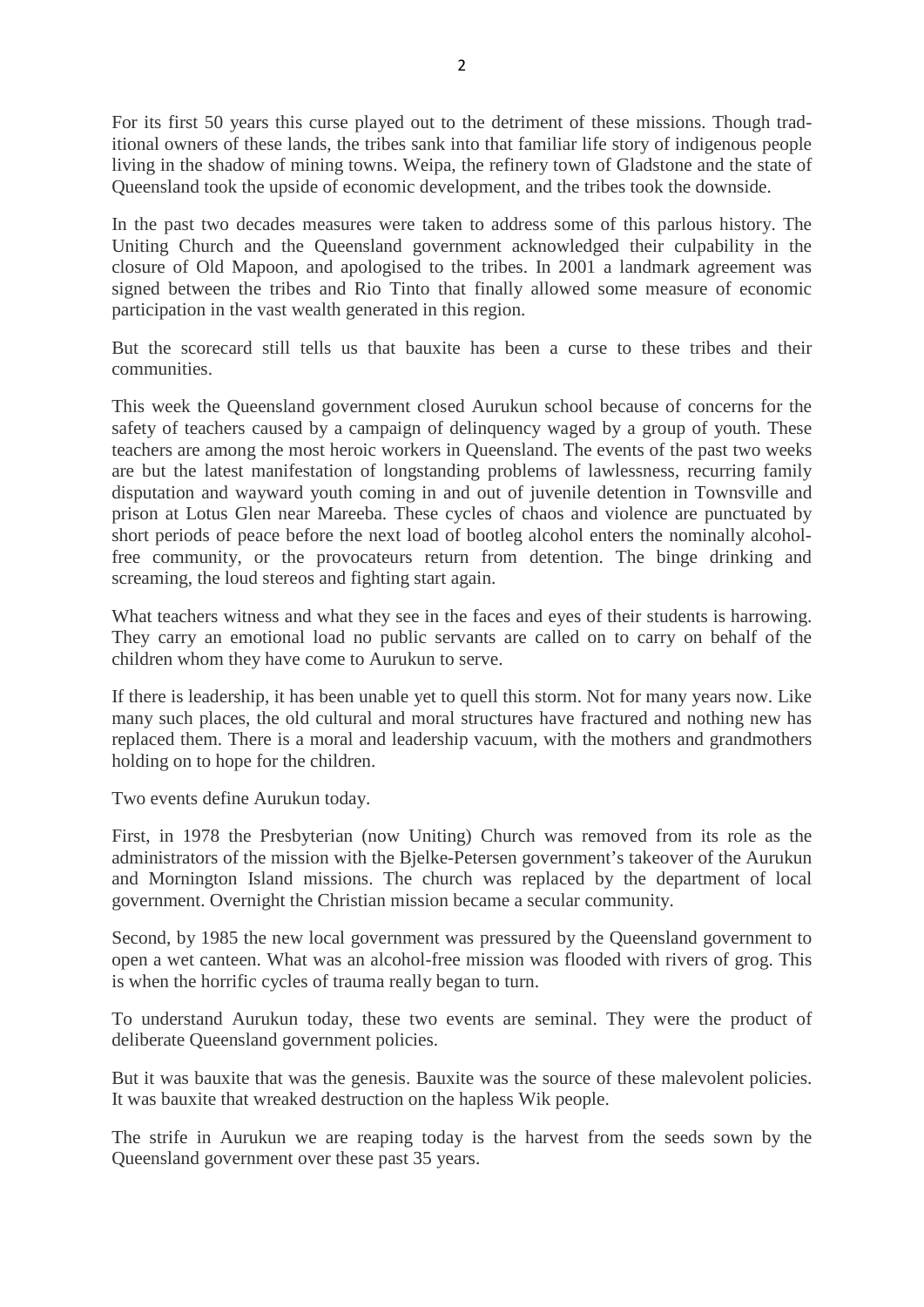This is why I say bauxite has been a curse.

The second chapter in the tragic history of bauxite on western Cape York started in 1975 when the Queensland government legislated to grant vast swaths of the Aurukun Aboriginal Reserve to a French aluminium company, Pechiney. They give similar sweeping rights to those granted to Comalco two decades before. The director in charge of Aborigines ignored the people of Aurukun when he gave away their land.

The mission organised lawyers to represent the Wik elders in a challenge to the Queensland government that went all the way through to the Privy Council in London. The church's actions raised the ire of Joh Bjelke-Petersen, who then moved to take over the mission from the Uniting Church and ran the community itself as a government settlement.

You want to understand why the social and cultural structure of Aurukun is so fractured today? The destruction of the mission that had sustained the people in the transition from traditional life to settlement living was seminal. The mission was by no means idyllic and the old missionary superintendent, Bill MacKenzie, was a hard taskmaster, but in retrospect this was nothing compared with these past 35 years.

After the church left, the grog came. It is always young men of the tribe who first habituate themselves to the firewater. Binge-drinking was by no means absent from the mission but it was infrequent, dependent on money and supply.

Then the combination of a wet canteen run by the new Aurukun Shire Council and the supply of free money from welfare caused the grog epidemic. The Queensland government forced the canteen to raise money to run the local government.

Soon older men join the drinking. Then younger women, the mothers of the future children, join in. The first cases of foetal alcohol spectrum disorder start showing up in kids whose first nine months are spent swimming in a pool of alcohol. The aunts and grandmothers bear the load of child rearing. And down the track even some of them succumb to the vortex of binge drinking.

Physical violence was part of traditional life, before the mission and during. But with grog the violence is more severe, more frequent, arbitrary and sadistic. Mechanisms for regulating and intervening in fights fell apart. The cultural and mission-era institutions for mediating and settling disputes between families collapsed under the sheer onslaught of grog-induced chaos.

The legacy of this terrible history is now evident in two tragic dimensions.

First, there is the burden borne by the children. The trauma is written on their brains and bodies. The rates of intellectual and physical disability are horrendous. These children historically have missed out on the support that children with such disabilities are entitled to receive in Queensland schools.

After a history of neglect, Education Queensland regional director Deb Dunstone has mobilised her department to ensure these children receive the support they need. The students of the Cape York Academy now receive diligent support from Dunstone, whereas in the past they were neglected by her predecessors.

What is not understood by commentators who compare National Assessment Program — Literacy and Numeracy and other educational achievement data is they are comparing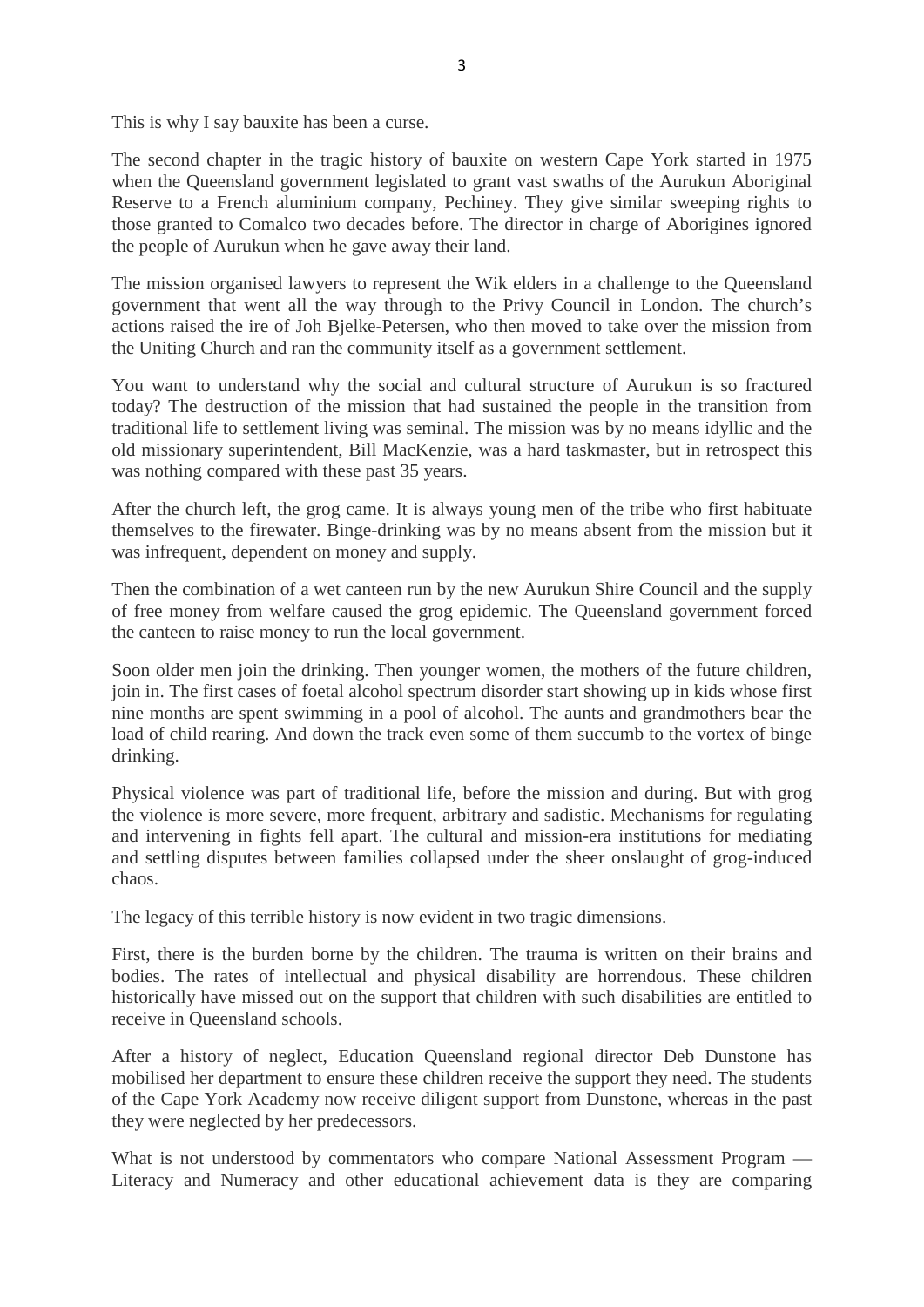schools with a normal range of disability of 2 per cent to 6 per cent to remote schools such as Aurukun with up to 25 per cent of the children severely impaired. When you consider that many more of these children are on the borderline of impairment, your tears should flow from the enormity of the tragedy that is involved here.

Scores of Aurukun children now are succeeding in their education and going on to secondary schooling. This year 54 Wik kids are attending boarding schools outside of the community. These numbers are unprecedented for Aurukun.

The second dimension to the tragic legacy of this history is the sheer scale of mental health problems suffered by community members. These adults were children when the rivers of grog started flowing in 1985. Traumatised children grow up to be parents of traumatised children. And the cycle turns.

In a community of less than 1500 the numbers receiving various forms of inconsistent, medicated and unmedicated treatment for mental illnesses is unbelievable. Psychiatrist Ernest Hunter, who has intimate knowledge of the mental health profile of Cape York communities, including Aurukun, upset me with his observation in this newspaper that such remote communities are becoming concentrations of disability. Coming from a remote mission, I felt offended by Hunter's observation and defensive for my people. But I know what he means.

This is how the curse of bauxite led to the events in Aurukun these past two weeks.

Can bauxite become a blessing instead of a curse for the Wik People? This is the most important question to ask in the wake of the Aurukun crisis. Economic development is what this community needs to get out of misery and poverty. They have the opportunity to use their enormous bauxite fields on their own lands to build a future that can turn around and defy the legacy of the past 35 years.

Welfare reform will never work without jobs. The Wik people need jobs, they need enterprise and they need opportunities for their young people to share in the prosperity other Australians enjoy from development.

Young Wik people are now habituated into dependency. Too often they have not seen their parents or grandparents engaged in work. These generations were a departure from their history. The great-grandparents of the youth causing havoc today were hard workers. They worked in the cattle industry in northern Queensland, they worked in the fishing industry in the Torres Strait. They were more mobile in search of work than present generations.

But 50 years of welfare dependency have separated these young people from their proud legacy.

In 2004 Peter Beattie, then Queensland premier, offered hope the bauxite curse could be turned into a blessing. After 30 years of the mining leaseholder failing to develop the mine and build a refinery as they were required to do, Beattie compulsorily took the lease back. His intention was the Wik people would benefit as much as the people of Queensland when the lease was offered to new developers under a tender process.

It is 12 years since Beattie tried to turn history around. Instead of realising Beattie's promise, Queensland bureaucrats bogged the lease down in an intractable quagmire, because they advised Liberal National Party and Labor governments to repeat the curse of Bjelke-Petersen: ignoring the right of the Wik people to decide the terms of development of their land.